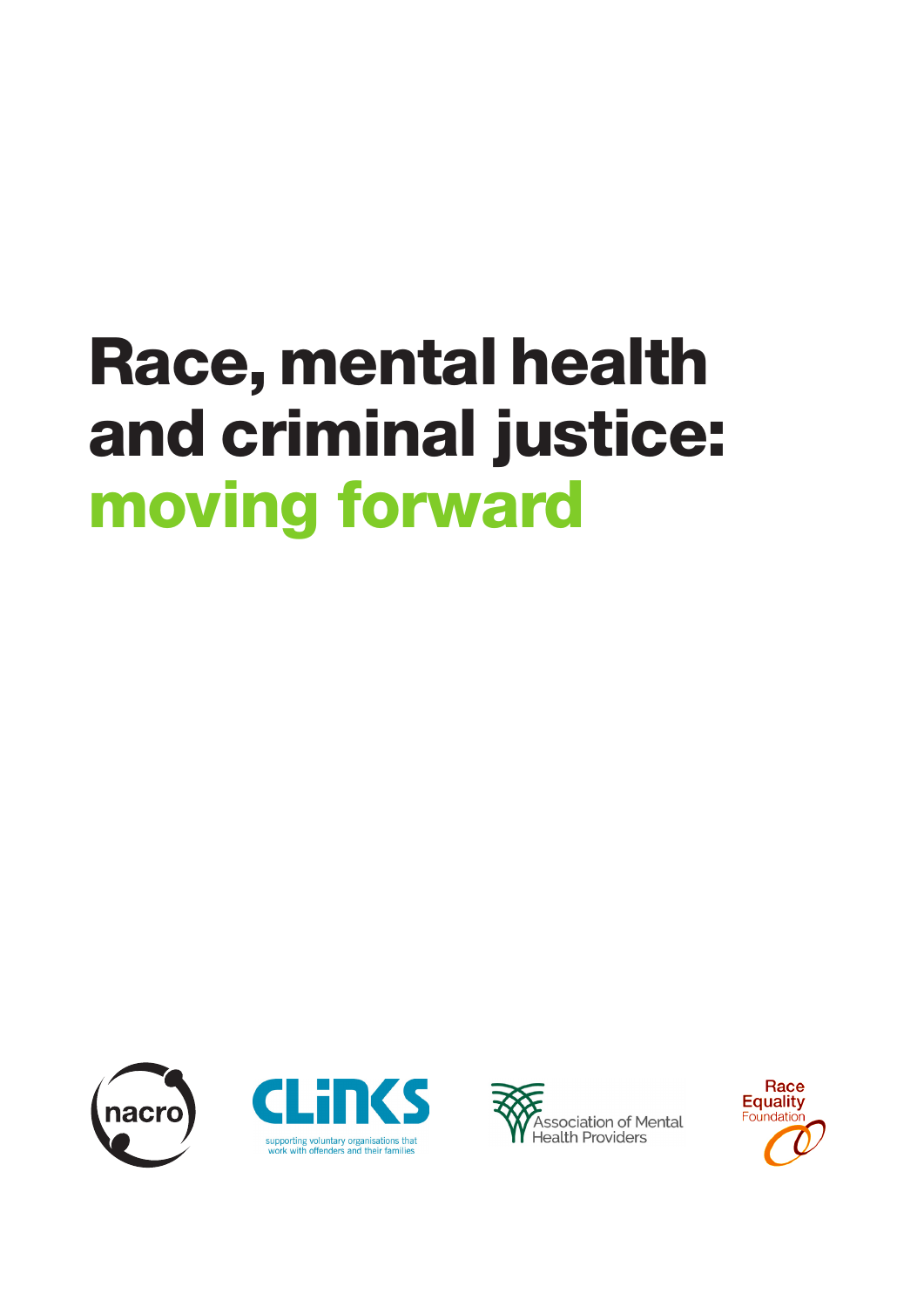## **Race, mental health and criminal justice:** moving forward

## If you're black, you're treated more harshly by the criminal justice system than if you're white. "

Theresa May, July 2016

People from Black, Asian and minority ethnic (BAME) groups are disproportionately represented at all stages of the criminal justice system (CJS); the Equality and Human Rights Commission has stated there is greater disproportionality in the number of Black people in prisons in the UK than in the United States.<sup>1</sup> Additionally, research studies and data monitoring have consistently shown that those from Black communities in particular are also overrepresented across mental health services.<sup>2</sup> This anomaly is compounded by the fact that both systems seriously disadvantage Black people.<sup>3</sup>

The Five Year Forward View for Mental Health report noted that, "For many, especially Black, Asian, and minority ethnic people, their first experience of mental health care comes when they are detained under the Mental Health Act, often with police involvement, followed by a long stay in hospital."<sup>4</sup> Even though a significant number of service users from BAME communities access mental health services via the CJS, $^5$  there is no consistently collected national data that specifically triangulates the combination of ethnicity, experiencing mental health problems and contact with the justice system.<sup>6</sup>

The challenge for many service users is how to effectively navigate a system that is at best confusing and impersonal and, at worst, hostile and discriminatory.

This briefing explores how pathways for people from BAME communities can be more effectively integrated to provide the most appropriate and timely support for those with mental health needs who are in contact with, or end up in, the CJS. It will consider what strategies should be in place to:

- address key challenges highlighted by BAME communities who have experience of both the justice and mental health systems
- address disproportionality and ensure that people's needs are effectively and appropriately addressed

- 2. Fernando, S. (1991). *Mental Health, Race and Culture.* London: Macmillan/MIND Publications.
- 3. Ibid.
- 4. Mental Health Taskforce (2016).*The Five Year Forward View for Mental Health: A report from the independent Mental Health Taskforce to the NHS in England* [online] NHS England, page 3. Available at: https://www.england.nhs.uk/wp-content/uploads/2016/02/
- Mental-Health-Taskforce-FYFV-final.pdf

· Browne, D. (1990). *Black People, Mental Health and the Courts.* London: Nacro.

<sup>1</sup>. Equality and Human Rights Commission. (2011). How fair is Britain? Equality, Human Rights and Good Relations in 2010. *The First Triennial Review*, [online] p.172. Available at: https://www.equalityhumanrights.com/sites/default/files/how\_fair\_is\_britain\_-\_complete\_ report.pdf [accessed 29.09.2014].

<sup>5.</sup> Reports with this finding include:

<sup>·</sup> Bradley, K. (2009). *Lord Bradley's Review of People with Mental Health Problems* or *Learning Disabilities in the Criminal Justice System.* London: House of Lords.

<sup>·</sup> Department of Health. (2003). *Inside Outside: Improving mental health services for black and minority ethnic communities in England.* London: Department of Health.

<sup>·</sup> Sainsbury Centre for Mental Health. (2002). *Breaking the Circles of Fear.* London: Sainsbury Centre for Mental Health.

<sup>6.</sup> Kane, E. (2014). *Prevalence, patterns and possibilities: the experience of people from black and minority ethnic minorities with mental health problems in the criminal justice system.* London: Nacro.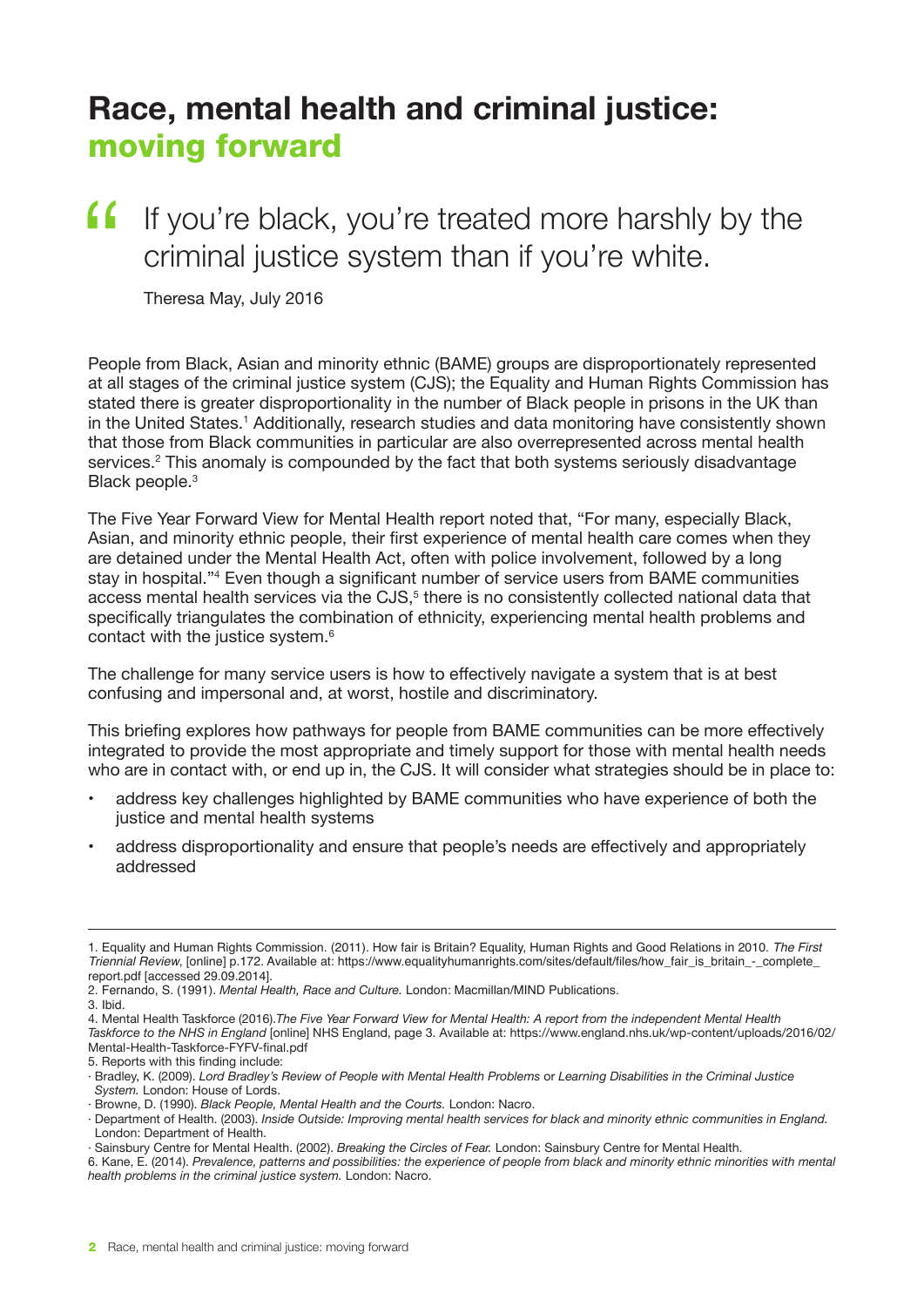This briefing and its recommendations builds on a programme of work undertaken by Nacro, Clinks, the Association of Mental Health Providers, Mental Health Foundation and the Race Equality Foundation, which includes:

- A partnership event held in London, November 2014 Race, mental health and criminal justice: Solutions for better practice, integration and patient experience.
- Kane, E. (2014) *Prevalence, patterns and possibilities: The experience of people from black and minority ethnic minorities with mental health problems in the criminal justice system.* London: Nacro. A background reader to the above conference.
- Breedvelt, J. J. F. & Elliott, I. (2016). Demonstrating the Value of the Voluntary and Community Sectors; Mental Health and Criminal Justice. London, England: Mental Health Foundation.
- Collecting case studies demonstrating the crucial role the voluntary, community and social enterprise (VCSE) sector plays in engaging with service users from BAME communities.

This work culminated in two workshops with voluntary sector practitioners and people with lived experience, held in late 2016 and early 2017, to develop and refine the findings and recommendations presented here.

#### What we know

The current evidence demonstrates that – in comparison with the White population – individuals from minority ethnic groups who are over the age of criminal responsibility face an increased likelihood of being stopped and searched, arrested, taken to court and given custodial sentences. For example, Home Office data for the year ending March 2016 shows that, although the number of stop and searches fell by 28% to 386,474, people from BAME groups were almost three times more likely to be stopped than White people. Further to this, the data shows that a Black person was six times more likely to be stopped and searched by police than a White person – a fourfold increase when compared to the year before.

Successive reviews into the criminal justice system over many years – including the Young Review (2014), Taylor Review (2016) and current Lammy Review of the treatment of, and outcomes for, BAME individuals in the CJS commissioned by former Prime Minister David Cameron – have demonstrated the disproportionate representation of BAME individuals in the system and the poor outcomes they face.

For example, emerging findings published by the Lammy Review in 2016 pinpoint specific stages of the CJS at which disproportionality occurs, such as:<sup>7</sup>

- Young Black males are three times more likely to be arrested and 10.5 times more likely to be arrested for robbery than young White males.
- BAME people are more likely to be convicted at magistrates' court, have their case sent to Crown Court and be sent to prison from Crown Court.
- For every 100 White women given custodial sentence for drug offences, 227 Black women are sentenced to custody for the same offence.
- Once in prison BAME men are 50% more likely to have adjudications brought against them.

<sup>7.</sup> Uhrig, N. (2016), *Black, Asian and Minority Ethnic disproportionality in the Criminal Justice System in England and Wales.* [online] London: Ministry of Justice. Available at:https://www.gov.uk/government/publications/black-asian-and-minority-ethnicdisproportionality-in-the-criminal-justice-system-in-england-and-wales [accessed 10.07.2017]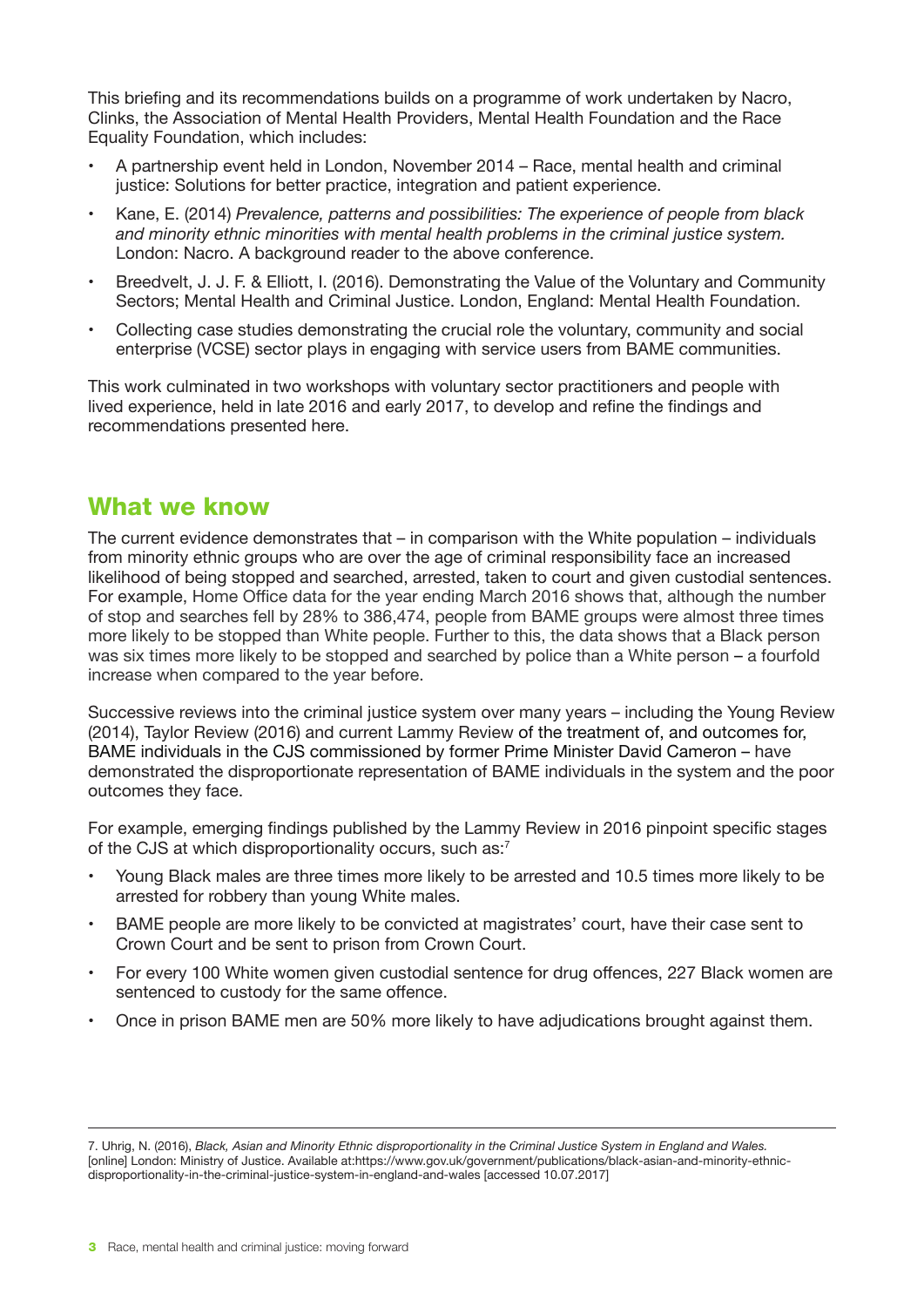Studies also highlight that different ethnic groups have different rates and experiences of mental health problems, which reflect their different cultural and socio-economic contexts and access to culturally appropriate services. For example, African-Caribbean people living in the UK have lower rates of common mental health disorders but are three to five times more likely to be diagnosed with, and admitted to hospital for, schizophrenia. In general, people from BAME groups living in the UK are:

- more likely to be diagnosed with mental health problems
- more likely to be diagnosed and admitted to hospital
- more likely to experience a poor outcome from treatment
- more likely to disengage from mainstream mental health services, leading to social exclusion and a deterioration in their mental health<sup>8</sup>

The reasons for this disparity include:

- the impact of migration, including trauma in country of origin, complications in navigating the migration process and hostile responses in host country
- material and socioeconomic disadvantage, including reduced access to employment and housing
- experience of racism and/or exclusion<sup>9</sup>

Such studies also highlight differential access to, and responses from, health services for BAME people. It is suggested that such experiences contribute significantly to disproportionality. A further study found that some communities, most notably Black Caribbean and Black African, are more likely to experience admission under the Mental Health Act 1983 and are overrepresented in psychiatric and secure mental health hospitals.<sup>10</sup> Significantly, the Bradley Review of people with mental health problems or learning disabilities in the CJS, found that people for BAME communities are 40% more likely than White Britons to access mental health services via a CJS gateway.<sup>11</sup> The Bradley Commission<sup>12</sup> subsequently recommended that more work needed be done to expand the understanding of the experience of BAME groups who have contact with the CJS and experience of mental health problems.<sup>13</sup>

The Queen's Speech in June 2017 pledged that the Government would "reform mental health legislation and ensure that mental health is prioritised in the National Health Service in England".14 As part of this reform, the Government pledged to look at "why rates of detention are increasing and [take] the necessary action to improve service responses" as well as examine the "disproportionate number of those from certain ethnic backgrounds, in particular Black people, who are detained under the Act".

The *'*Strategic direction for health services in the justice system: 2016–2020' review highlights the need to strengthen the voice and engagement of people with lived experience and notes that this should be "inclusive and… an opportunity to [include] those who may be particularly vulnerable and at further risk of isolation", including people from BAME groups.

Despite calls from regulatory bodies, such as Her Majesty's Inspectorate of Prisons, to collect data that would help understand the nature and extent of inequalities more fully, there is a notable lack of data and breadth of high-quality studies that address the combination of ethnicity,

11. Bradley, K. *op. cit.*

<sup>8.</sup> Findings from the Mental Health Foundation. Available at: https://www.mentalhealth.org.uk/a-to-z/b/black-asian-and-minorityethnic-bame-communities

<sup>9.</sup> Kane, E. *op. cit.*

<sup>10.</sup> Rutherford, M., and Duggan, S. (2007). *Forensic Mental Health Services: Facts and figures on current provision.* London: Sainsbury Centre for Mental Health.

<sup>12.</sup> The Bradley Commission was set up to review the implementation of the Bradley Report's recommendations.

<sup>13.</sup> Saunders, A., Browne, D., and Durcan, G. (2013). *Black and Minority Ethnic communities, mental health and criminal justice.*  Bradley Commission briefing 1, London: Centre for Mental Health.

<sup>14.</sup> The Queen's Speech (21 June 2017). Available at: https://www.gov.uk/government/uploads/system/uploads/attachment\_data/ file/620838/Queens\_speech\_2017\_background\_notes.pdf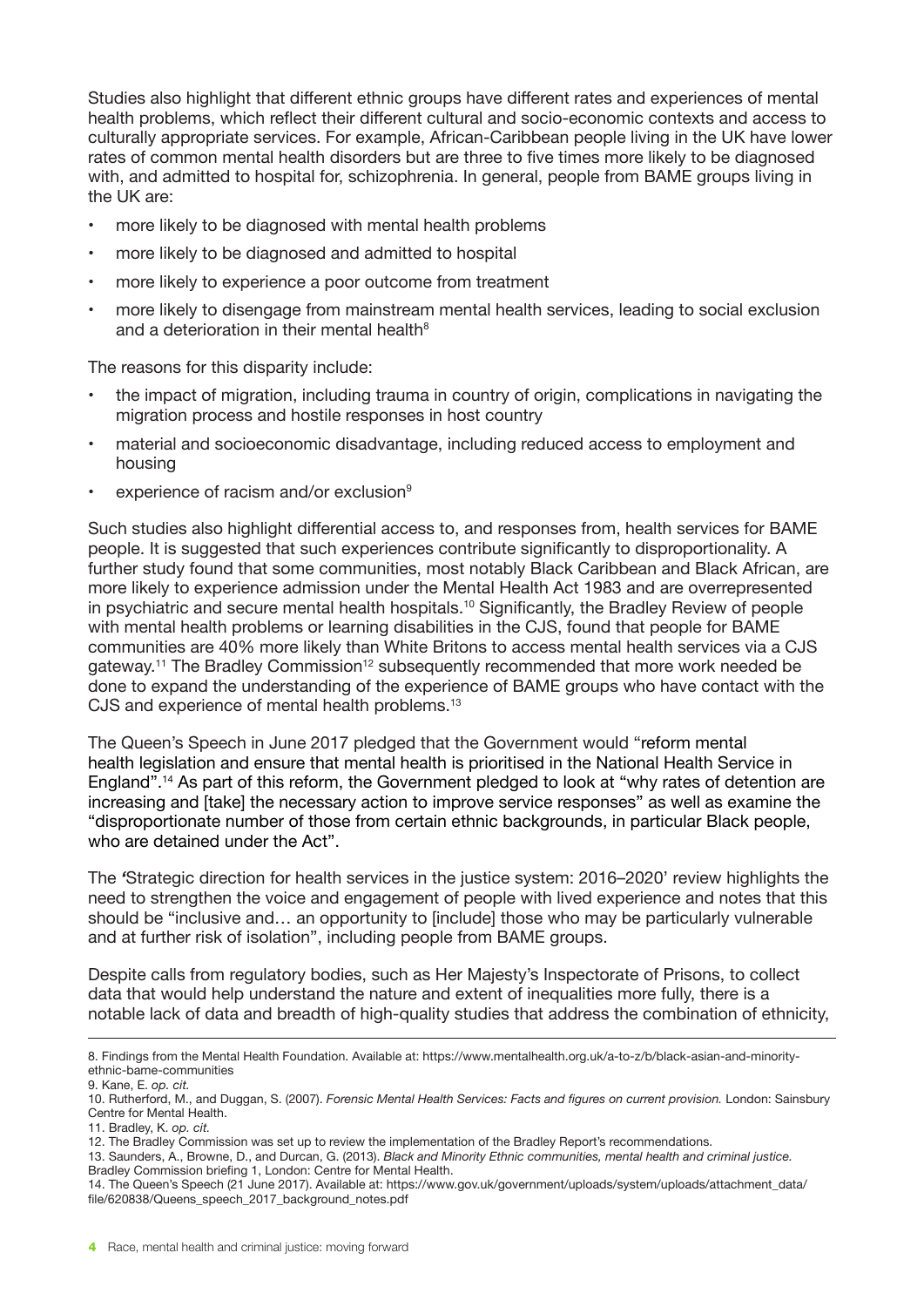contact with the criminal justice system and experiencing mental health problems within the UK. Nevertheless, it would not be "unreasonable to suggest from the existing data and research studies that it is highly likely that individuals who meet these criteria experience challenges and inequalities disproportionate to others who do not."15 'Prevalence, patterns and possibilities: the experience of people from black and minority ethnic minorities with mental health problems in the criminal justice system' concludes that, "Given that there is no consistently collected data and no large, high-quality design research studies that focus on the triangulation of ethnicity, contact with the criminal justice system and mental health problems, it is unsurprising that the same gaps apply to ways of dealing with possible inequalities."16

#### Findings, concerns and recommendations

Discrimination and difference underpin the negative experiences of people from BAME communities across the CJS and in mental health services. Although further measures need to be taken to address disadvantage and discrimination, the following recommendations focus specifically on actions to address disproportionality in health in the justice system. They are grouped in to four areas: appropriate services, data, workforce and training, and involving people with lived experience. The recommendations also identify intersectional themes.<sup>17</sup>

#### Appropriate services

Strategies to keep people out of the justice process or to make that engagement as positive as possible when it occurs were seen as crucial in order to meet the needs of people from BAME communities as well as to reduce escalation that aggregates disproportionality. Themes and issues, which participants in the workshops raised, included:

- The interface between justice and health is multi-faceted and complex, making change challenging and complicated. This is exacerbated by the complexity of health and justice commissioning.18
- Services are not adopting a person-centred approach which has a focus on supporting wellbeing and developing effective and appropriate interventions. To address this, services need to reflect intersectionality, recognising that BAME people should not be seen as a homogenous group.
- Faith is generally seen as having an integral role to play for many in BAME communities. As such, working practice when engaging with people in contact with the CJS must include considerations of faith. This includes social networking to build support and resilience as well as faith as a protective factor. Despite this, some faith groups feel that their religion is seen as a risk and a barrier to rehabilitation.
- Co-production with commissioners is vital to ensure services are reflective of the needs of those with lived experience, including lived experience of criminal justice, mental health and race/ethnicity.

<sup>15.</sup> Kane, E. *op. cit.*

<sup>16.</sup> Ibid.

<sup>17.</sup> The interconnected nature of social categorisations such as race, class, gender, sexual orientation etc as they apply to a given individual or group which may result in overlapping and interdependent systems of discrimination or disadvantage. 18. Dickie, E. (Revolving Doors, 2014). Revised and updated by Alcraft, H. (Clinks, 2017). *Navigating the health landscape in England:A guide for the voluntary sector working in the criminal justice system.* [online] London: Clinks. Available at: http://www.clinks.org/sites/ default/files/basic/files-downloads/clinks\_navigating-health\_FINAL.pdf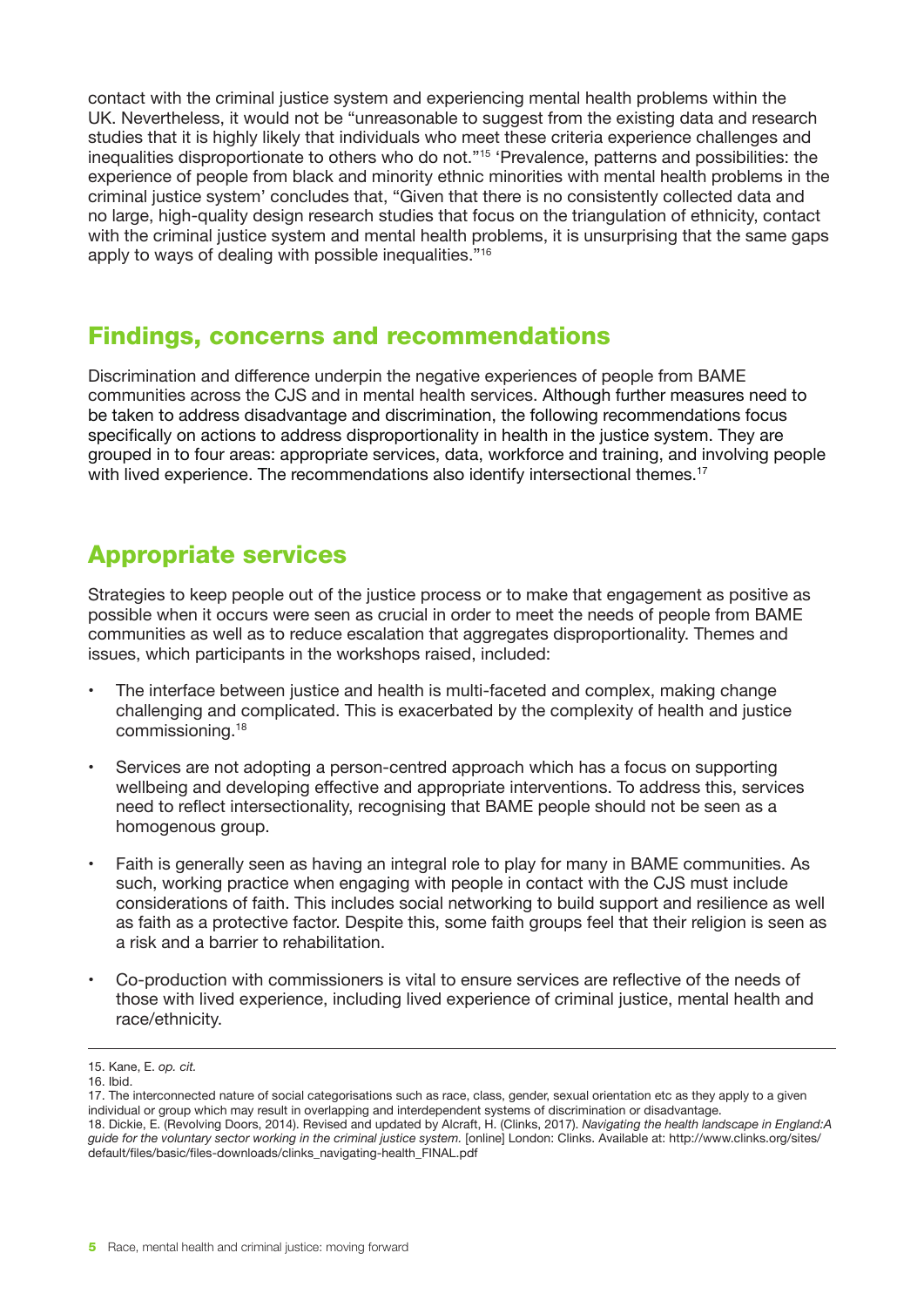- Peer support and advocacy are required to help navigate a system that is impersonal and often hostile. This should be available at all points of the justice pathway. Peers should have lived experience of both criminal justice and mental health services.
- Early intervention and prevention is reliant on people and services having knowledge of services which are rooted in communities and whose staff reflect the diversity of their service users. Those inside the criminal justice system also need to understand what services they can refer into.
- Social stigma attached to mental health may result in people not seeking help or engaging with services and is likely to make recovery harder. Stigma also includes agencies stereotyping and seeing Black people in contact with CJS as 'more dangerous' and communities not discussing mental health issues.

**Recommendation 1:** Commissioners and providers should ensure that a wide range of tailored services are available to meet the needs of different BAME groups. These should include both peer support and independent advocacy services at all points on the justice pathway. Peer support should be provided by people with experience of both the criminal justice system and mental health or other vulnerability e.g. learning disability or substance misuse.

**Recommendation 2:** Assessments completed at all stages of the justice pathway including those by liaison and diversion teams, prison mental health teams and police custody healthcare should:

- appropriately assess the impact of trauma<sup>19</sup>
- consider the spiritual and faith needs of individuals and integrate this understanding into each individual's care plan

**Recommendation 3:** Service providers should ensure that all printed materials use diverse images, have an easy read copy available, and are available in different languages for those for whom English is not their first language and for those with learning difficulties.

**Recommendation 4:** Commissioners, service providers and criminal justice agencies should engage with anti-stigma initiatives.

**Recommendation 5:** The prison environment needs to become psychologically informed to support and promote the mental wellbeing of people in prison, including those from BAME communities with mental health difficulties. It should also endeavour to improve behavioural outcomes of prisoners and those working within the prison setting.

#### Data

What and how data is collected was a recurring theme which arose throughout the different stages of this work. Particular areas highlighted include:

- There is a real need to recognise that BAME communities are not an homogenous grouping, but rather that different ethnic and cultural needs are understood and addressed. This will impact both data collection and the tailoring of services according to need.
- The need for data to be triangulated if trends and issues in relation to race, mental health and criminal justice are to be properly understood. There are concerns both that the quality of data is variable and that some commissioners and providers are too reliant on incomplete data when case studies and personal experiences may be of more use in designing and monitoring services.

<sup>19.</sup> People in contact with the criminal justice and youth justice system – in particular, young people – are more likely to have suffered traumatic experiences in childhood – see Beyond Youth Custody. (2016). *Young offenders and trauma: experience and impact: a practitioner's guide.* London: Nacro.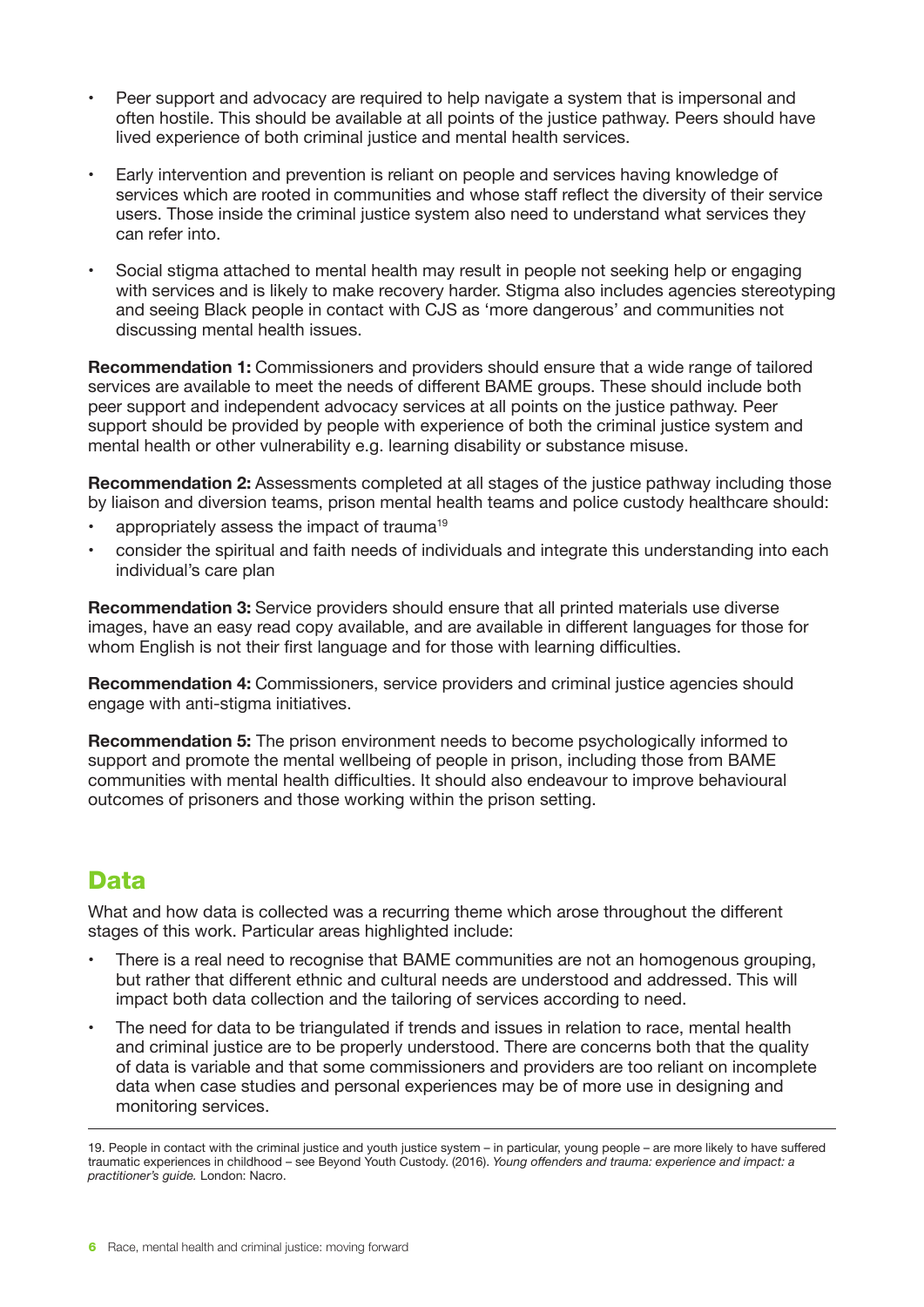- The NHS and the justice system are collecting data differently. While the NHS allows analysis of data about service users on a single case basis, the justice system only returns aggregated data. Case management systems used in prisons and courts, for example, collect individual data but the reports run only give the numbers for each protected characteristic. Collecting and analysing single case data from both the justice and health systems would allow us to:
	- check what complex intersectionalities appear at an individual level
	- anonymise this data and look at it as a cohort for example, it would then be possible to see how many intersections people typically have and what kind of intersections are most common
	- help identify what groups might be at highest risk and target early intervention there
	- help to evidence the economic and social reasons for further action

**Recommendation 6:** The Ministry of Justice should develop its systems to report anonymised single case data for analysis. The Ministry of Justice, NHS England and other partners should work together to develop data analysis systems that can report triangulated data for race, mental health and criminal justice, and intersectionality to include protected characteristics, mental health and criminal justice.

**Recommendation 7:** Organisations providing services to people in the criminal justice system should collect case studies that demonstrate the effectiveness of interventions to address disproportionality.

#### Involving people with lived experience

The voice of lived experience is crucial to understanding the range of services that should be engaged with and how those services are designed to deliver effective interventions.

Working in partnership with people with lived experience builds insight, credibility and drives improvement. In addition to bringing about higher quality services, there are also benefits to people with lived experience directly. Being listened to, identifying improvements and being involved in decision making can all support the development of skills, self-confidence and improved wellbeing, and an enhanced understanding of how to engage with health services.

This work should include people with direct experience of services monitoring the Public Sector Equality Duty (PSED)20 and completing Equality Impact Assessments (EIA). Such activities are often undertaken without reference to people with lived experience and, as such, are not always seen as credible by service users.

**Recommendation 8:** Commissioners and providers should liaise directly with service users and those with lived experience to understand how services should be designed to effectively engage people from BAME communities in mental health treatment.

**Recommendation 9:** NHS England should monitor how Health and Justice commissioners and providers co-produce service specifications, commissioning and procurement processes, and health and justice services with people with lived experience. This should include engagement with people from a wide range of BAME groups with lived experience of criminal justice and mental health or other vulnerability.

**Recommendation 10:** Agencies should include people with lived experience in the monitoring of the Public Sector Equality Duty (PSED) and in Equality Impact Assessments (EIA).

20. The Public Sector Equality Duty requires public bodies to have due regard to the need to eliminate discrimination, advance equality of opportunity and foster good relations between different people when carrying out their activities.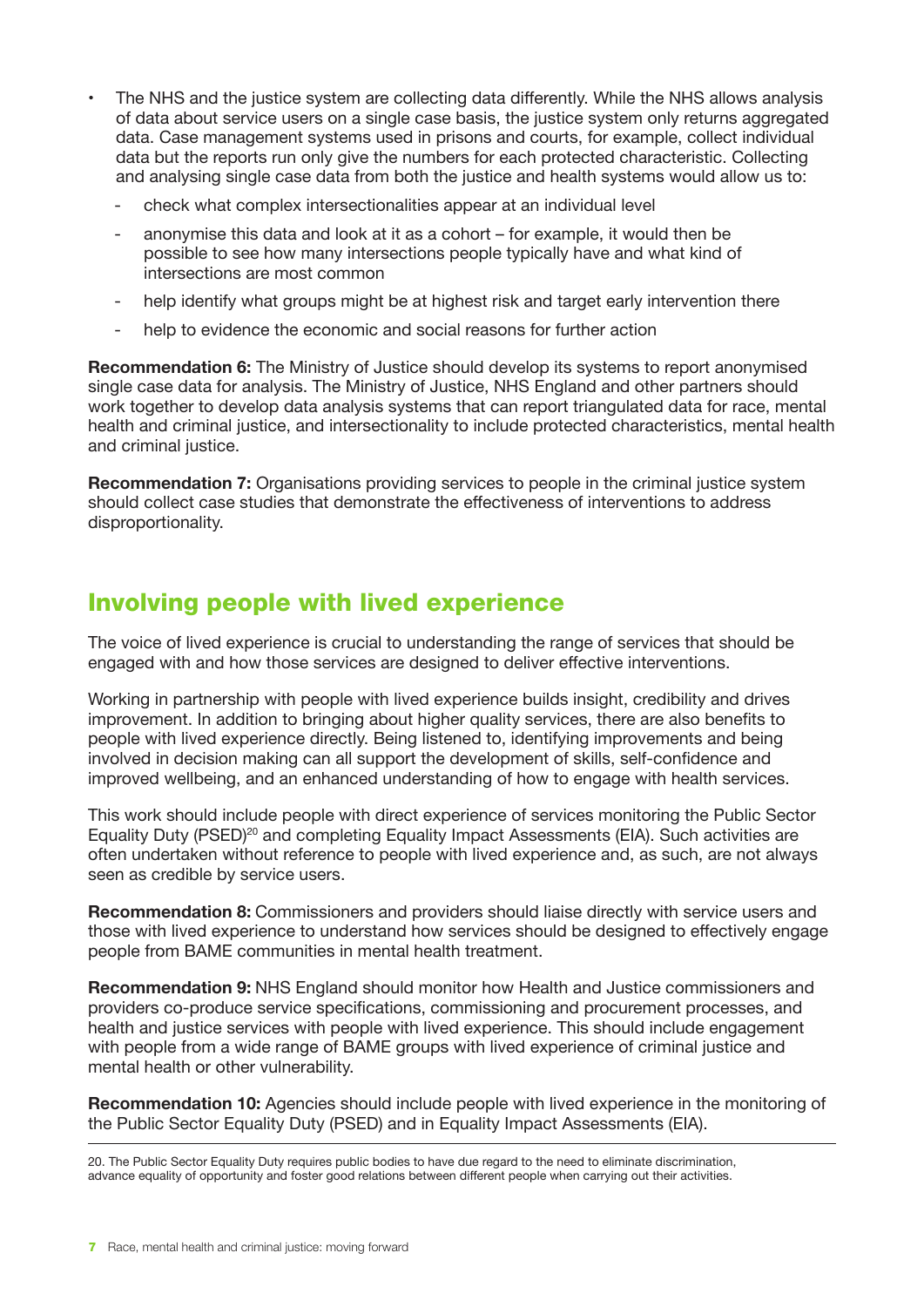### Workforce and training

A skilled and diverse workforce was seen as key in delivering effective interventions and supporting people in contact with the justice system, in particular to give confidence to service users that staff understand their experiences and their needs as well as to tackle discrimination and stigma. However, there were real concerns that the current workforce in both justice and mental health services:

- very often was not diverse and did not reflect the communities they served
- lacked appropriate skills and training
- did not understand the role that faith and spirituality plays both in building resilience and providing social support networks
- was not aware how to assess an individual's spiritual needs
- perceive Black people in contact with the justice system as 'more dangerous'

Training is key to building and strengthening skills, gaining new skills and expertise, and improving performance. While diversity and equality training exists, workshop participants highlighted that it did not address the issues – particularly discrimination and unequal outcomes – which concerned them.

Many workshop participants liked the idea of 'champions' – in particular, within criminal justice agencies - who could disseminate learning, encourage and promote good practice, and provide advice and support to colleagues. They believed that a culture of mental health champions in all criminal justice agencies could be a driver for change.

**Recommendation 11:** Commissioners and providers should ensure that their workforces are representative of the communities they serve and reflect the requirements set out in the NHS Workforce Race Equality Standard (WRES).

**Recommendation 12:** Criminal justice practitioners and providers delivering services in health and justice settings should have training in:

- effective race equality that enables participants to challenge and address the discrimination and unequal outcomes people face
- trauma-informed assessments
- assessing faith and spirituality needs

**Recommendation 13:** Criminal justice agencies should establish mental health champions.

#### Integrated working

Many people in contact with the justice system have multiple and complex needs that should be addressed by a multi-agency approach across the interface of justice and health. These approaches should include families, carers, advocates, BAME providers and, crucially, the service user.

The voluntary sector is vital in engaging with communities and services users – including BAME ones – and delivering services, and is recognised as such by many statutory services including the courts and health providers. The sector is particularly valued for its work with people who are underserved by statutory services. However, many organisations feel that formal commissioning processes often disadvantage small VCSE providers – especially small BAME providers – and that commissioners need to tailor their approaches to prevent that happening.